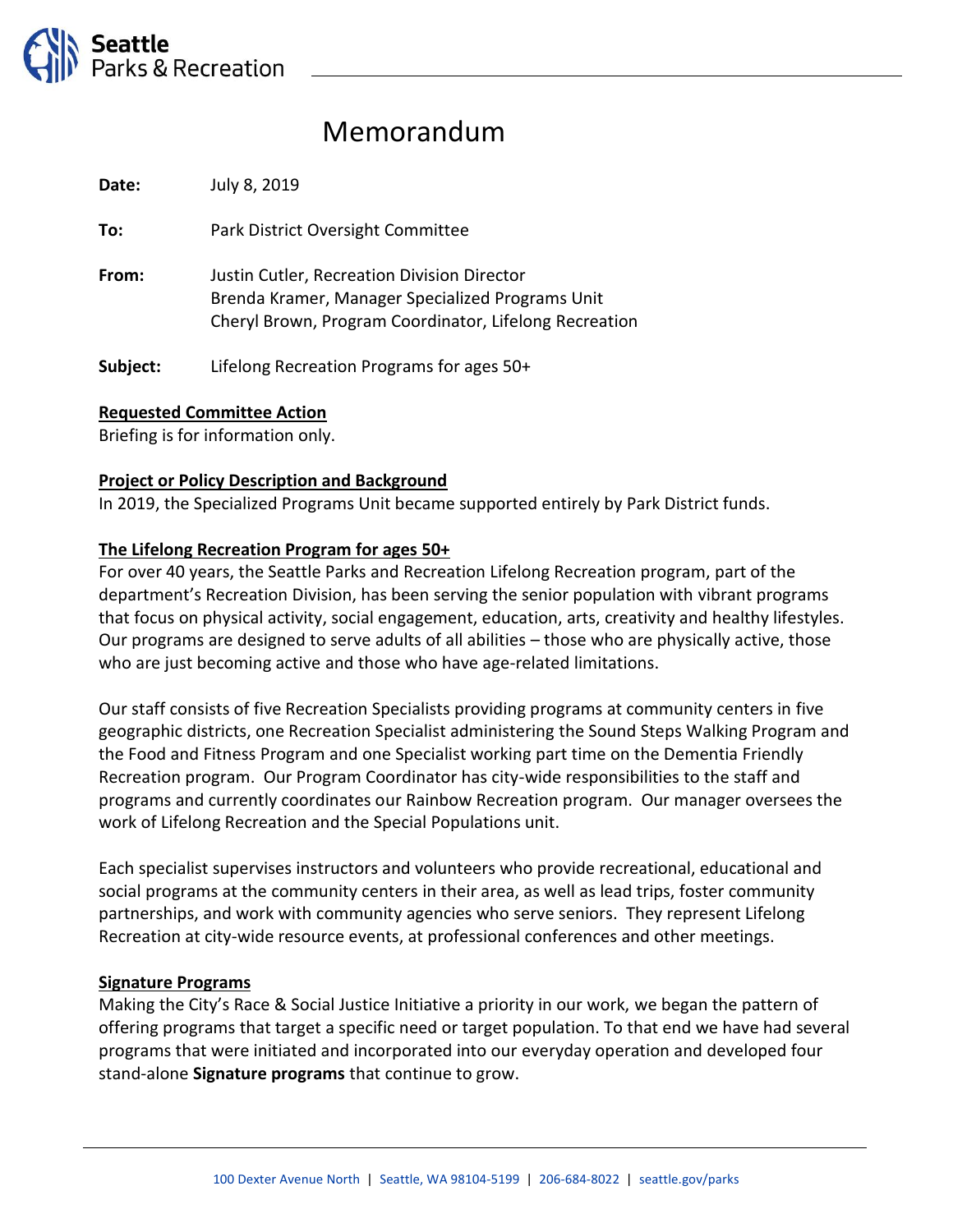The **Sound Steps** program was launched in 2003 through the Healthy Aging Partnership as a public health initiative funded by the Center for Disease Control and implemented through Lifelong Recreation. The program was designed to reduce the incidence of obesity and diabetes in people over 50 by encouraging exercise. It started with a few summer weekly walking groups and has expanded across the city operating out of parks, churches, senior centers and community centers. When the five-year CDC grant ended, Sound Steps was so successful that Seattle Parks and Recreation prioritized funding for a permanent part-time position to maintain and grow the program. In 2018, there were 23 weekly walks serving 268 walkers per week, 12 hikes and 13 special events.

In 2004, the **Food and Fitness** program started through a partnership with the Seattle Mayor's Office for Senior Citizens and in response to the City's Race and Social Justice Initiative. To increase access to healthy food choices that were culturally relevant and to increase health and wellness activities for immigrant and refugee elders, Seattle Parks and Recreation created the program with various other agencies. The program continues today serving the East African community two days per week at Yesler Community Center and one day per week at Northgate Community Center, Korean elders at Miller Community Center two days per week and Vietnamese elders two days per week at Garfield Community Center. The program includes a meal prepared by volunteers, physical activities including line dance, tai chi, table tennis, karaoke, holiday celebrations and other services including health screenings, nutritional counseling, educational programs and ESL classes. In 2018, we served 21,979 meals in the three programs.

Starting in 2011, Lifelong Recreation began offering several program opportunities designed for the growing number of people living with dementia in the Seattle community. The goal of this program has been to build dementia-friendly opportunities in the arts, fitness, trips, special events and volunteerism in every sector of the city. People living with dementia are actively involved in guiding program development, and many community partners are used to execute the programs. In August 2014, voters approved the Seattle Park District, which provided funding for a permanent part-time position responsible for coordinating and expanding **Dementia-Friendly Recreation**. In 2017, this program won an award an award for Program Excellence in Innovative Programming from the Washington Recreation and Park Association (WRPA). In 2018, there were 37 programs offered with 100 new participants this year. Total program participation was 875.

In 2015, staff attended an American Society on Aging conference meeting on the needs of LGBTQ elders, and the seed was planted for our **Rainbow Recreation** program. Several LGBTQ Resource Fairs were held across the city where surveys were administered, partnerships formed, and plans made. In 2017 Lifelong Recreation launched Rainbow Recreation from Cal Anderson Park and Miller Community Center with an ARC Equity Grant. Offering our standard slate of programs including fitness, arts, social opportunities and trips to this population has opened the doors to an otherwise isolated and underserved group. It is our goal to expand program opportunities across the city. Currently this program is administered by our Program Coordinator, but the program has grown to the point that it cannot be supported without funds for a designated part time position. In 2018, Rainbow Recreation won an award for Program Excellence in Cultural Competency from